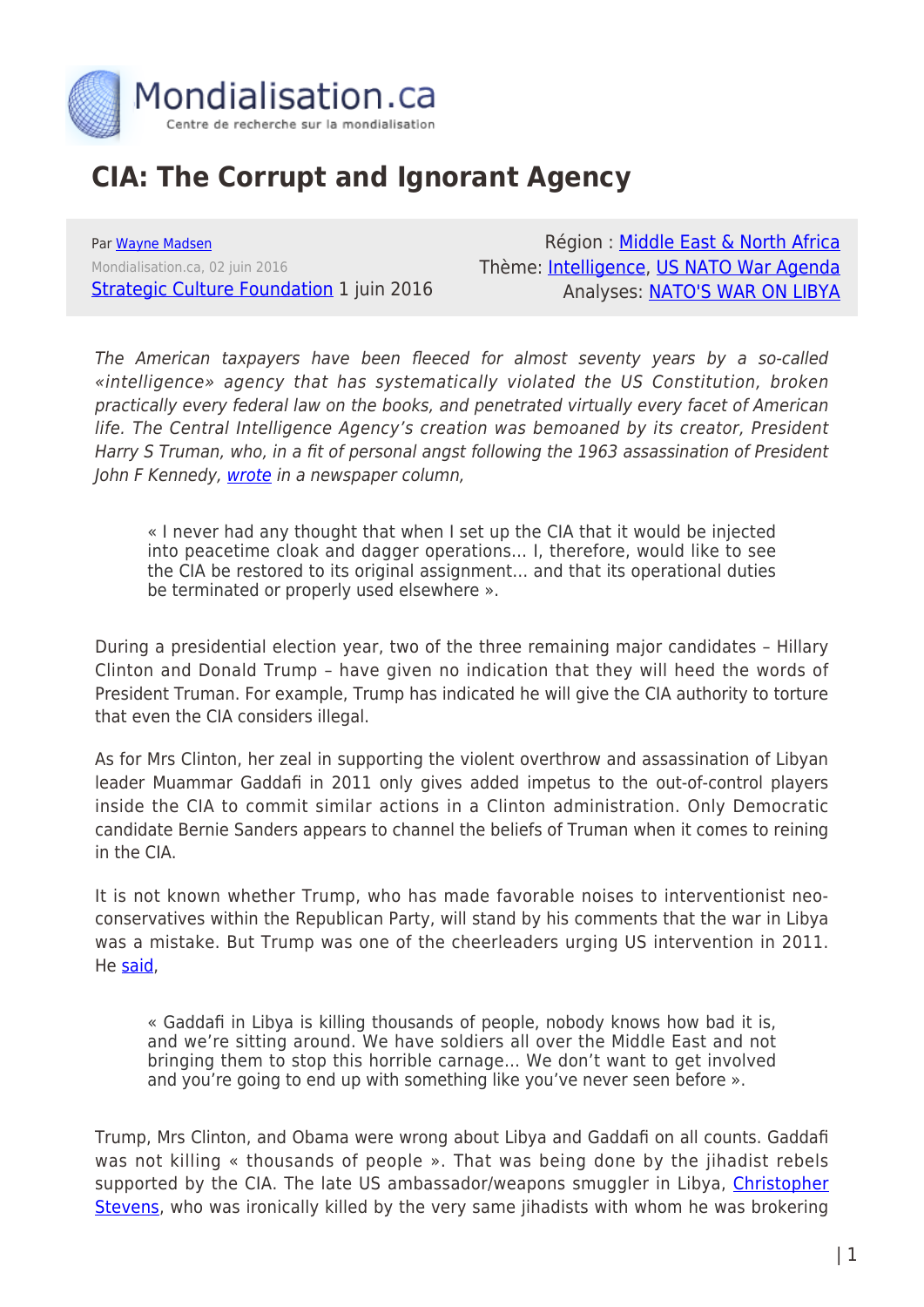deals to ship Libyan weapons to Syria, ensured that the latest NATO weaponry ended up in radical Islamist hands in Libya. It was these weapons that killed « thousands of people » – Libyan and African guest workers and their families – in a country wracked by a civil war manufactured by Mrs Clinton and CIA director General David Petraeus.

The CIA, in particular, had for decades, fantasized about overthrowing Gaddafi. Never did this most incompetent of US government agencies contemplate the effects of Gaddafi's ouster: the spread of Saudi-financed jihadist terrorism across the Sahel region of Africa. The CIA's fanciful notions that Gaddafi's days were numbered were highlighted in a formerly Secret CIA report titled, « Libya: Will the Revolution Outlast Gaddafi? » Issued in June 1988, the report was obviously intended to bolster those within the Reagan administration who argued for a US military attack on Libya by taking advantage of what the CIA perceived was a weakened Gaddafi government at the end of the 1980s. The CIA, as usual, was extremely off-base in its assessment of Gaddafi's staying power.

The CIA report states: « Gaddafi's revolution has largely run its course, and he must rely on coercion to perpetuate his revolutionary vision ». In fact, Libyans had the highest standard of living on the African continent with oil revenues being shared with the entire population. The CIA's erroneous assessment of Libya in 1988 continued: « Just as Libya in 1969 was ripe for a change to a more nationalistic and activist regime, we believe it now ripe for a return to normality ». The call for « regime change » by the CIA in 1988 was, in fact, a call for the return to the status quo ante of 1968: a Libya governed by a corrupt oligarchy led by a feeble monarch. Today, a motley crew of United Nations-selected Libyan gangsters governs the country as a « paper tiger » entity called the « Government of National Accord ». Meanwhile, jihadists of Ansar al-Sharia govern Benghazi while the Islamic State of Iraq and the Levant (ISIL) governs Sirte, Derna, and a swath of territory southeast of Tripoli, the Libyan capital.

Just as the destruction of Saddam Hussein's Ba'ath Party and military infrastructures in Iraq following the US invasion and occupation led to the complete collapse of the Iraqi nationstate, the destruction of the four key institutions that united Libya under Gaddafi led to « failed state » status for the country. The CIA cited these key institutions in its 1988 report but no effort was made to preserve them after Gaddafi's assassination by CIA-supported forces.

The four key institutions in Libya were, according to the CIA, the tribally-based security battalions, the regular Armed Forces, the Military Intelligence service, and the revolutionary committees. These institutions were wiped out in order that the CIA's wish in 1988 could be realized: that Libya would return to the « normality » of 1968: government by a restored monarchy led by a pretender to the al-Senussi family's throne once occupied by King Idris I. However, Libya became a polyglot of warring tribes and jihadists, many of the latter imported from conflict zones abroad.

Whether governed by a restored monarchy or a military-dominated successor regime, the CIA saw a post-Gaddafi government desiring « a more constructive relationship with the United States and the West ». The CIA added, « Libyan successors probably would turn first to Western Europe for better economic relations and some arms. They also would be likely to seek greater US participation in the Libyan economy ». However, after Gaddafi agreed to abandon his so-called « weapons of mass destruction » chemical and nuclear programs, the United States and Western Europe had a more constructive relationship with Libya and the country was wide open for Western economic investment. After Mrs Clinton, Petraeus,